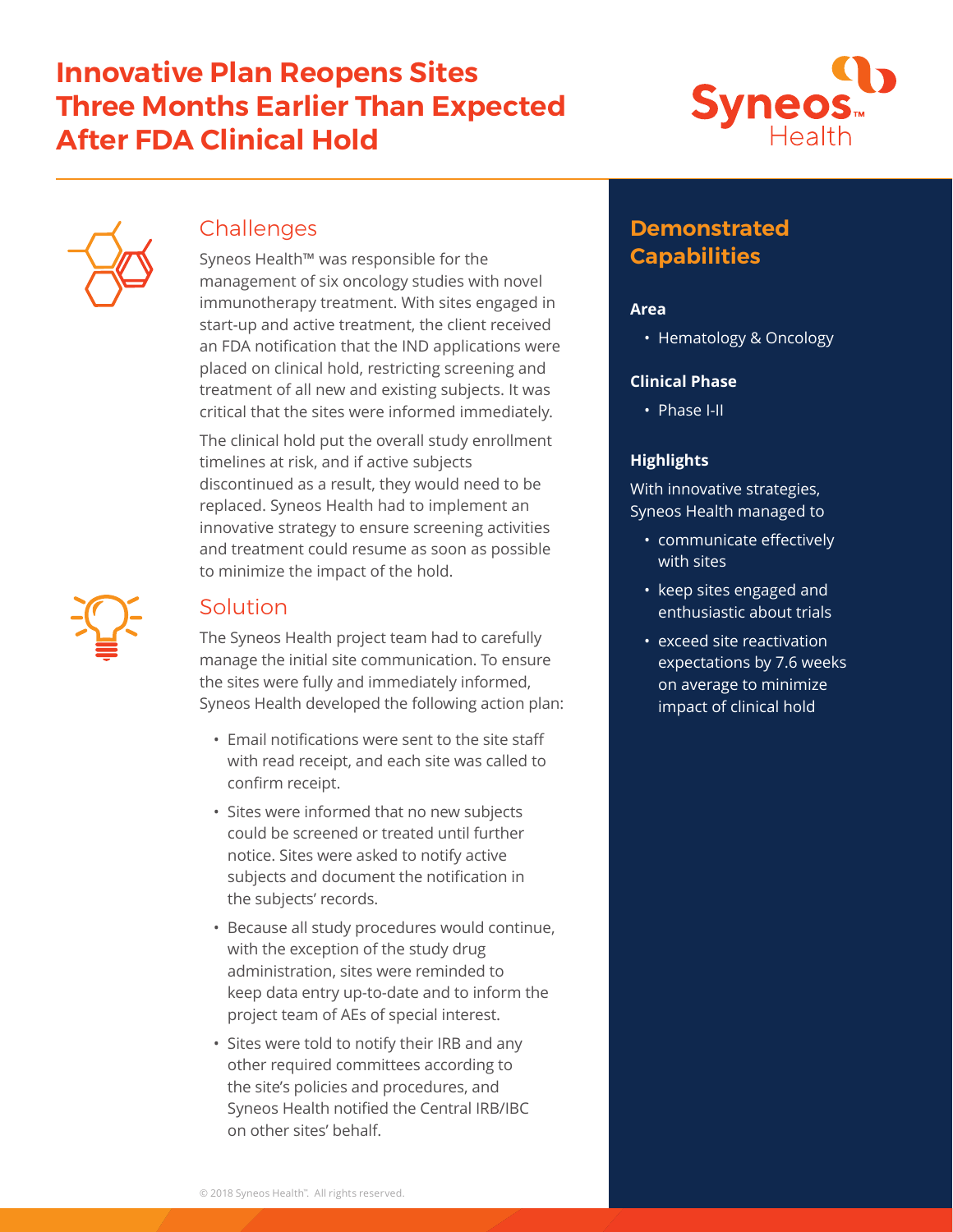# **Innovative Plan Reopens Sites Three Months Earlier Than Expected After FDA Clinical Hold**



- Site pharmacies were instructed to quarantine the investigational agent until further notice. All drug shipments were placed on hold with the IRT Department.
- Patient-specific and protocol-specific questions were directed to the Syneos Health Medical Monitor.
- Sites were reassured that Syneos Health and the client were working closely with the FDA to address all issues quickly, and that the sites would be notified as additional information became available.

#### **During the Clinical Hold:**

- Syneos Health continued to contact sites weekly with available updates and conducted routine monitoring visits to ensure timely data entry, data cleaning and safety reporting. This kept sites informed of trial progress and kept sites engaged.
- Syneos Health spoke with the client weekly regarding priorities, site-specific plans, upcoming IRB submission deadlines and status updates to focus the team toward the same goal at all times.
- For sites not yet activated at the time of the clinical hold, Syneos Health continued working toward activation to the extent possible. Submissions were placed on hold until the new protocol amendment was finalized for sites that had not submitted to the IRB/IBC. Initiation visits to train site staff were conducted at sites that were further along but the site was informed that it would not be activated for screening until the FDA's clinical hold was lifted and the protocol amendment and related documentation were approved by the IRB/IBC.
- Site reactivation timelines were reviewed regularly, and upcoming IRB submission deadlines were used to prioritize sites for reactivation.

### **Efforts Continued Until the FDA Lifted the Clinical Hold on the IND Applications 10 Weeks Later.**

- Following discussions with the FDA and in accordance with its recommendations, Syneos Health worked closely with the client to revise the protocol and study-related documentation.
- A site notification package was prepared and finalized by Syneos Health expeditiously. This package included a cover letter to the sites with the FDA memo lifting the hold, the protocol amendment with the FDA changes implemented, the updated consent template highlighting the language that was non-negotiable per the FDA's approval, additional safety information, updated study-specific manuals and contract/budget amendments for further negotiation.
- To minimize the impact of the clinical hold, sites were reactivated individually for enrollment once the protocol amendment and related study documentation were approved by the IRB/IBC, upon receipt of the protocol signature page and the completion of protocol amendment training.